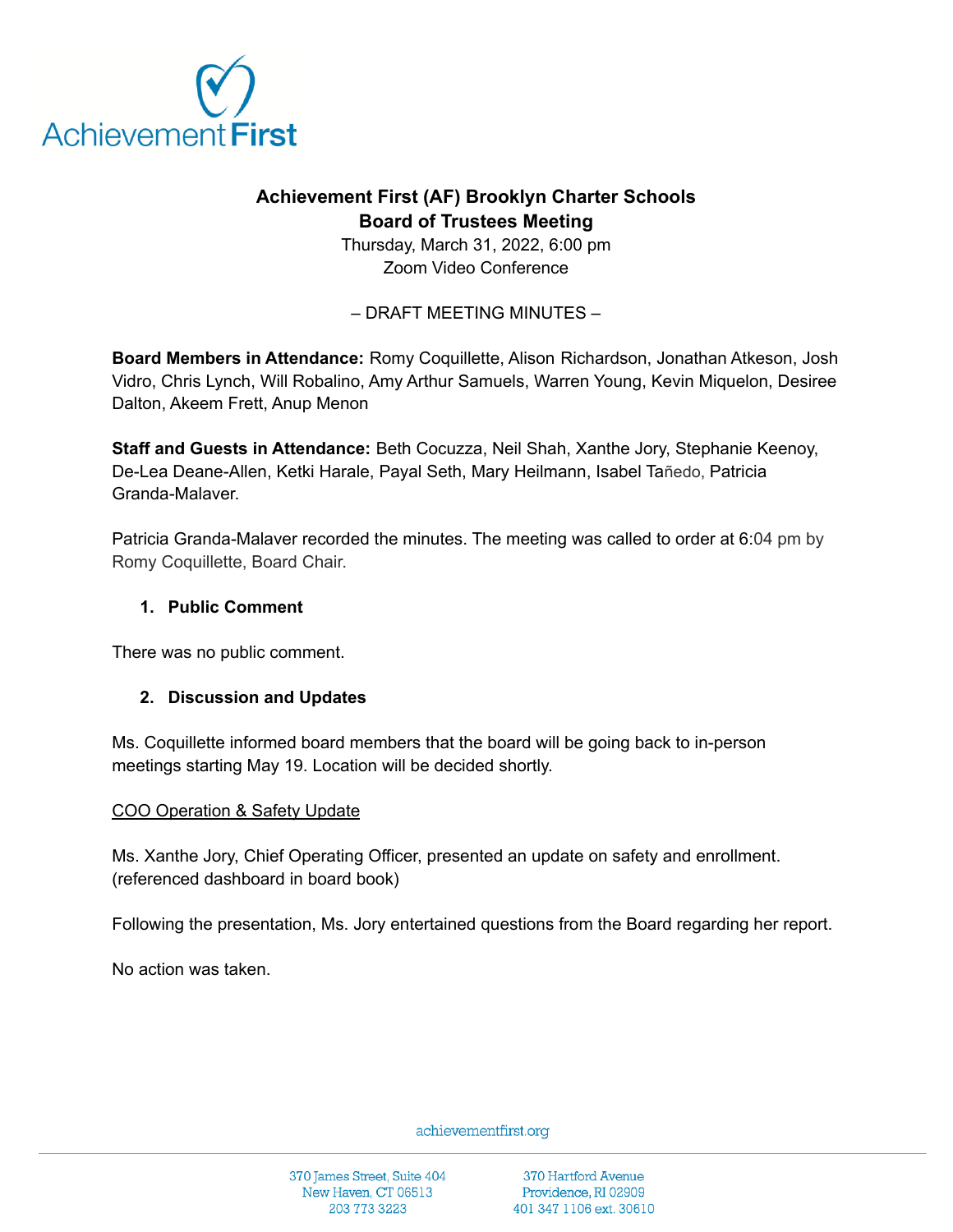

## AF Summer Camp

Ms. Beth Cocuzza, Chief of Staff, presented a brief update on AF Summer Camp, AF's 3-week overnight summer camp, for 2022.

No action was taken.

### **3. Committee Reports**

Finance Committee:

Mr. Neil Shah, Chief Financial Officer, presented the Finance Report, which included a review of the January balance sheet. He also proposed an update to the Board Designated Reserve Policy.

Following the presentation, Mr. Shah entertained questions from the Board regarding his report.

Ms. Coquillette moved the board to a vote on the following financial resolutions.

RESOLVED, that the AF Brooklyn Board of Trustees hereby approves the financial report as presented.

Motion by Jon Atkeson Seconded by Kevin Miquelon All in favor.

RESOLVED, that the Achievement First Brooklyn Board of Trustees hereby approves the updated Board Designated Reserve Policy as presented.

Motion by Jon Atkeson Seconded by Warren Young All in favor.

### Facilities Committee:

Mr. Kevin Miquelon, Board Member, and Ms. Ketki Harale, Interim VP of Facilities, presented facilities report highlights on behalf of the Facilities Committee.

Ms. Coquillette invited non-Committee board members to attend and participate in Finance and Facilities Committee meetings.

achievementfirst.org

370 James Street, Suite 404 New Haven, CT 06513 203 773 3223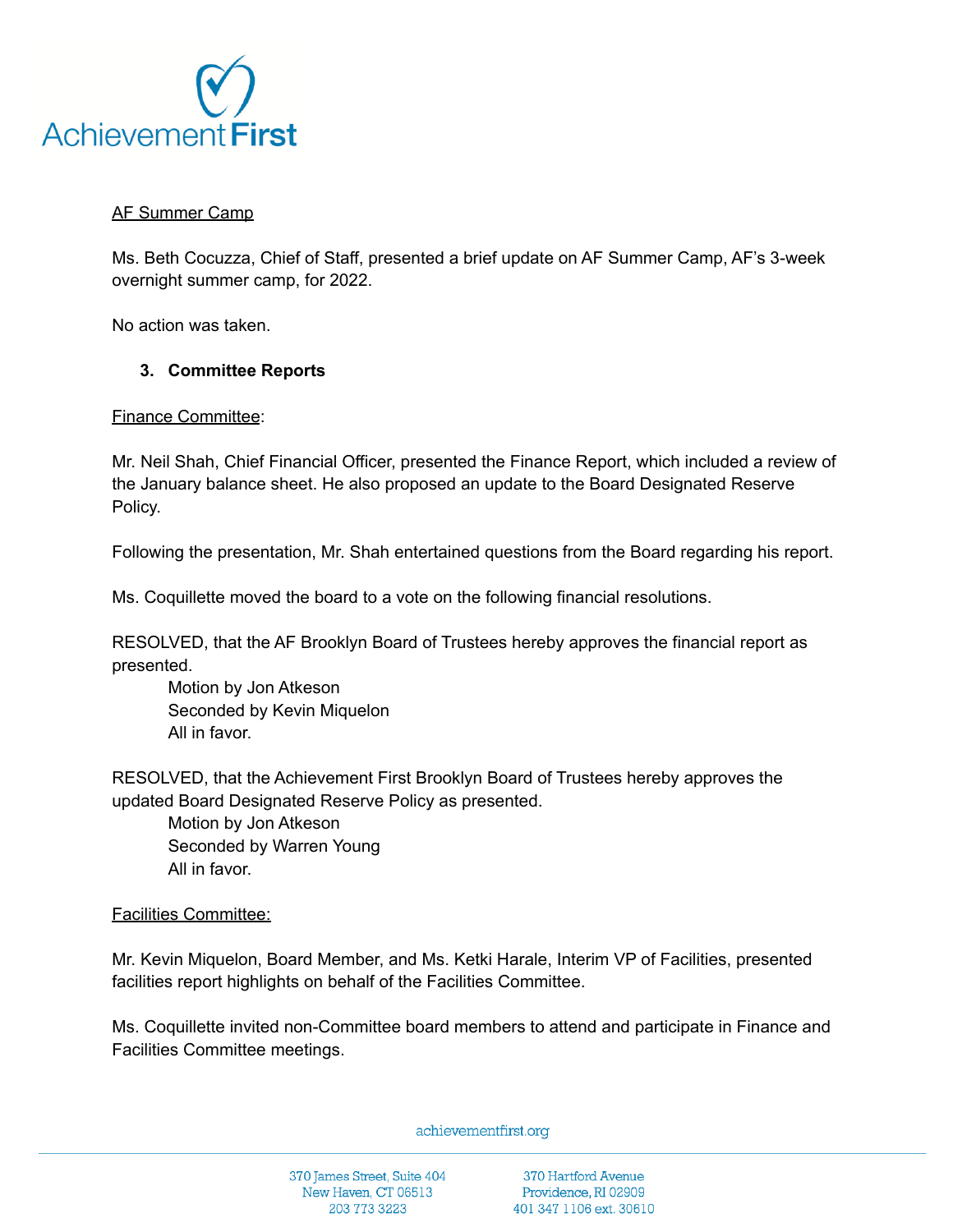

Following the presentation, Ms. Harale entertained questions from the Board regarding her report.

#### Academic Committee:

Ms. Stephanie Keenoy, Superintendent, presented an overview of special services and presented Ms. Payal Seth, outgoing VP of Special Services and Ms. Mary Heilmann, incoming VP of Special Services.

Following the presentation, Ms. Keenoy, Ms. Seth and Ms. Heilmann entertained questions from the Board regarding the special services programming.

No action was taken.

#### Executive Session:

The board entered executive session at 7:39pm to hold discussions on personnel matters regarding principal candidates and principal renewal offers for 2022-23 school year. Ms. Coquillette invited Ms. Keenoy and Ms. De-Lea Deane-Allen, Chief Equity and Interim Talent **Officer** 

Motion by Warren Young Seconded by Desiree Dalton

The board exited the executive session at 7:59 pm.

### **4. Board Business**

Ms. Coquillette introduced Ms.Isabel Tañedo, Senior Director of Board Relations and Governance.

Ms. Coquillette moved the board to a vote on the following resolutions.

RESOLVED, the Achievement First Brooklyn Board of Trustees hereby approves the meeting minutes from January 27, 2022.

Motion by Will Robalino Seconded by Anup Menon All in favor

RESOLVED, the Achievement First Brooklyn Board of Trustees hereby approves the special meeting minutes from March 7, 2022.

achievementfirst.org

370 James Street, Suite 404 New Haven, CT 06513 203 773 3223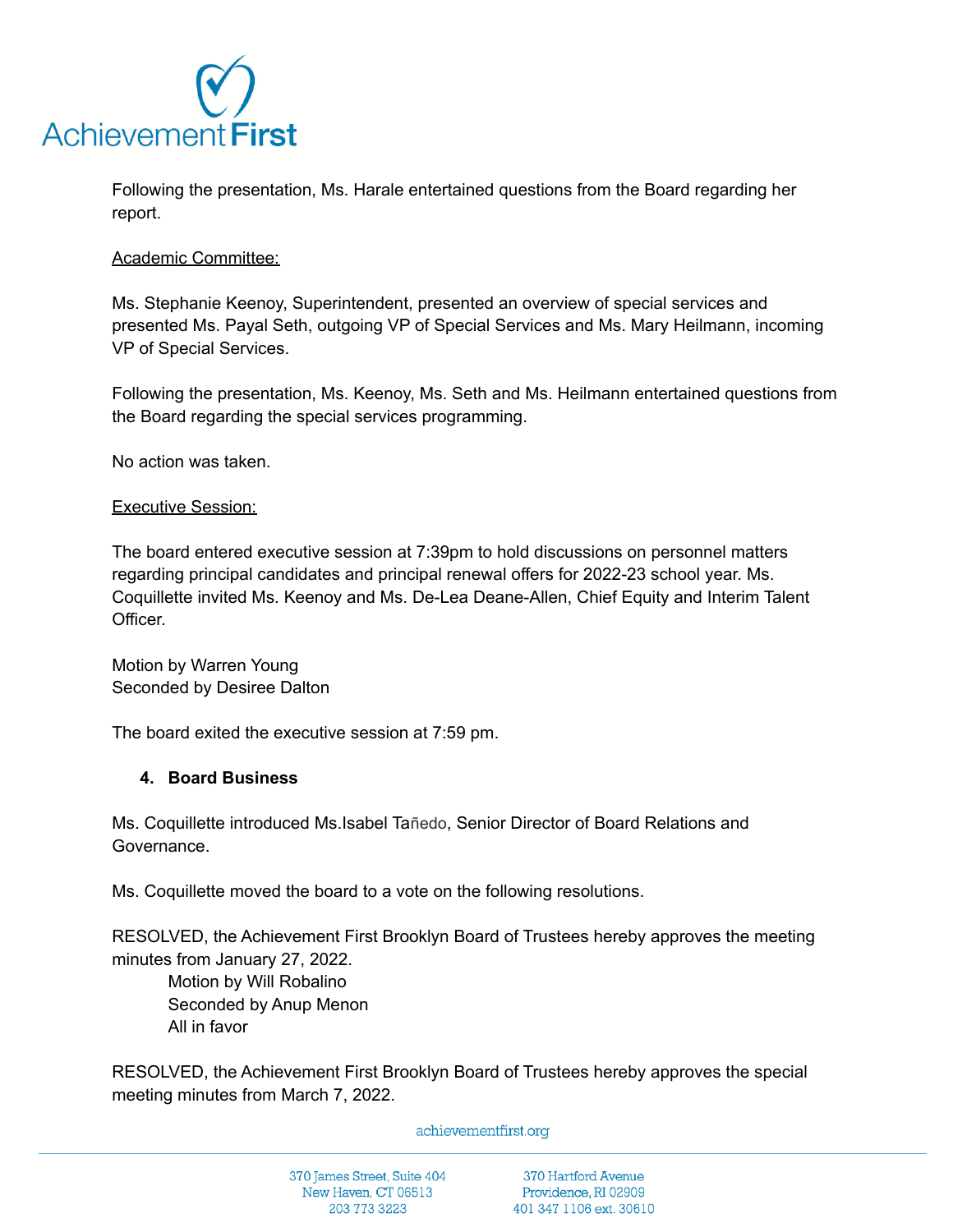

Motion by Will Robalino Seconded by Akeem Frett All in favor

RESOLVED, the AF Brooklyn Board of Trustees hereby appoints the individuals listed below as principals of the following Achievement First schools effective July 1, 2022:

- Stephanie Blieka, AF Linden Middle School
- Jadine Joseph, AF Endeavor Middle School
- Ana Cristina Samper, AF Brownsville Elementary School
- Damen Scott, AF Brooklyn High School

Motion by Jonathan Atkeson Seconded by Will Robalino All in favor

RESOLVED, the AF Brooklyn Board of Trustees hereby approves the renewal of the following principals, with a final compensation package to be incorporated in the FY23 Budget to be reviewed and approved in May 2022:

- Noah Hellman, AF Apollo Elementary School
- Jesse Uggla, AF Apollo Middle School
- Jordan Hardy, AF Aspire Elementary School
- Hope Fox, AF Aspire Middle School
- Allison Laird, AF Brownsville Middle School
- Courtney Saretzky, AF Bushwick Elementary School
- Sam Jones, AF Bushwick Middle School
- Sade Johnson, AF Crown Heights Elementary School
- Victoria Pierre, AF Crown Heights Middle School
- Martin Palamore, AF East Brooklyn High School
- Merlyn Senter, AF East New York Elementary School
- Colleen Young, AF Endeavor Elementary School
- Jess Eddy, AF Legacy Elementary School
- Alicia Harper, AF North Brooklyn Prep Elementary School
- Nana Effah, AF Ujima High School
- Jason Coalter. AF University Prep High School
- Tamla Frater, AF Voyager Middle School

Motion by Jonathan Atkeson Seconded by Akeem Frett All in favor

achievementfirst.org